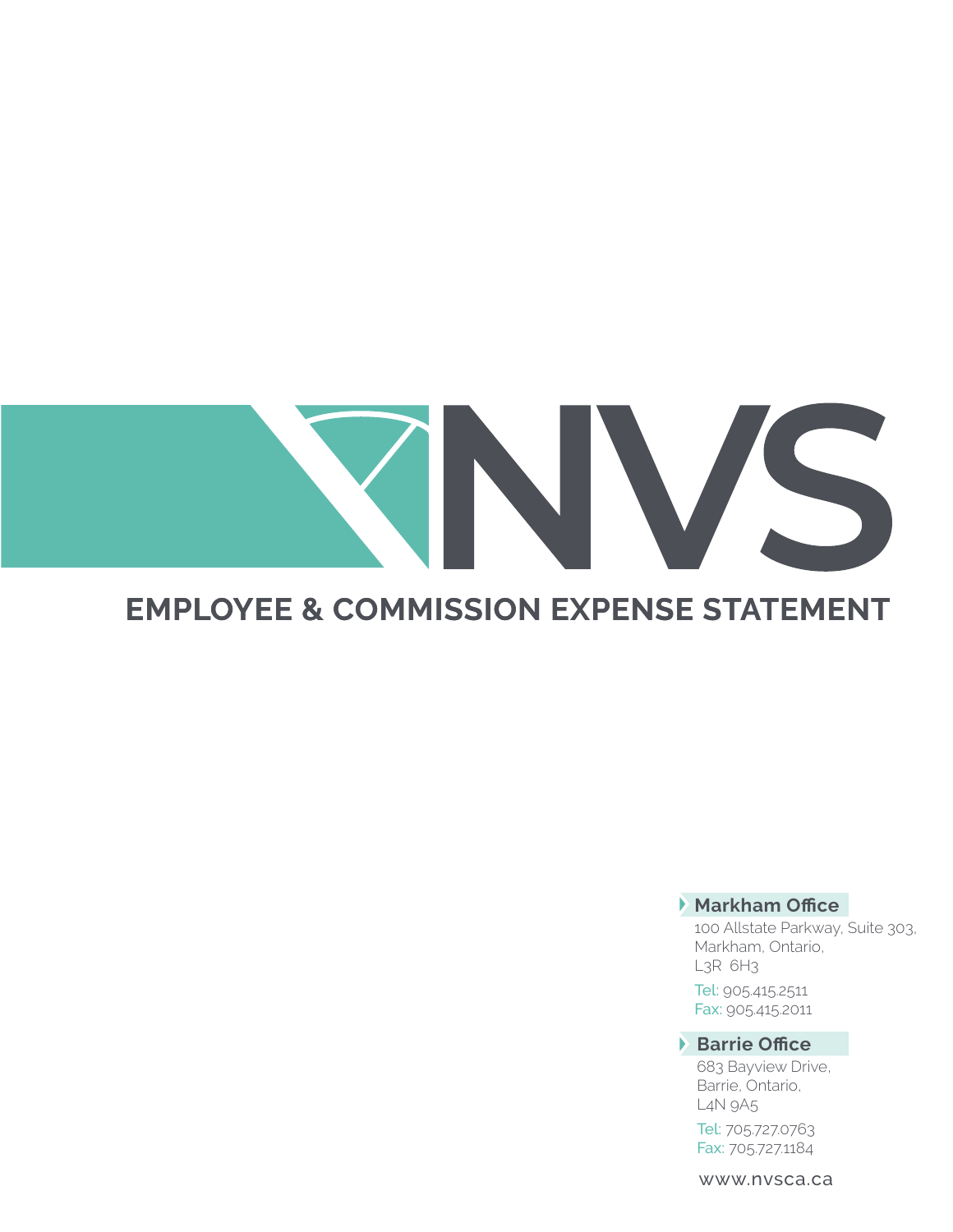

### **EMPLOYEE & COMMISSION EXPENSE STATEMENT**

Warning: This is not an official Canada Revenue Agency form and should not be filed with any tax return

| <b>Client Name:</b>                                                                                                                                                                                                            |                          |         |
|--------------------------------------------------------------------------------------------------------------------------------------------------------------------------------------------------------------------------------|--------------------------|---------|
| Attach a copy of either form T2200 or TL1                                                                                                                                                                                      |                          |         |
| Do you qualify for the GST/HST Rebate?<br>$\bigcirc$ Yes $\bigcirc$ No                                                                                                                                                         |                          |         |
| Commission Earnings (Box 42 onT4)                                                                                                                                                                                              |                          |         |
| $O$ Yes $O$ No<br>Limit expenses to commission income?                                                                                                                                                                         |                          |         |
| Expenses                                                                                                                                                                                                                       |                          |         |
|                                                                                                                                                                                                                                |                          |         |
|                                                                                                                                                                                                                                |                          |         |
|                                                                                                                                                                                                                                |                          |         |
|                                                                                                                                                                                                                                |                          | \$0.00  |
|                                                                                                                                                                                                                                |                          |         |
| Parking:                                                                                                                                                                                                                       |                          |         |
| Supplies: (e.g. postage, stationery, other office supplies) [11] content content content content content content content content content content content content content content content content content content content conte |                          |         |
| Tradesperson's tools expense: (provide a list of tools, signed by employer & dated)                                                                                                                                            |                          |         |
|                                                                                                                                                                                                                                |                          |         |
|                                                                                                                                                                                                                                |                          |         |
|                                                                                                                                                                                                                                |                          |         |
|                                                                                                                                                                                                                                |                          |         |
| Other expenses: (please specify)                                                                                                                                                                                               |                          |         |
| 1.                                                                                                                                                                                                                             |                          |         |
| 2.                                                                                                                                                                                                                             |                          |         |
| 3.                                                                                                                                                                                                                             |                          |         |
| Business - Use - of Home Expenses                                                                                                                                                                                              |                          |         |
| Total home square footage: $\begin{array}{ c c c c c }\n\hline\n1 & \quad \text{sublines} \end{array}$ sq. footage:                                                                                                            |                          |         |
|                                                                                                                                                                                                                                | $\bm{X}$ _0.00%          | \$0.000 |
|                                                                                                                                                                                                                                | $X_{0.00\%}$             | \$0.000 |
|                                                                                                                                                                                                                                | X 0.00%                  | \$0.000 |
|                                                                                                                                                                                                                                | X 0.00%                  | \$0.000 |
| Rent:                                                                                                                                                                                                                          | $\bm{X}$ _0.00%          | \$0.000 |
|                                                                                                                                                                                                                                | $\mathbf{X}_{\_0.00\%}$  | \$0.000 |
| 1.                                                                                                                                                                                                                             | $\pmb{\mathsf{X}}$ 0.00% | \$0.000 |
| 2.                                                                                                                                                                                                                             | $X = 0.00\%$             | \$0.000 |
|                                                                                                                                                                                                                                |                          |         |

Subtotal: (Please complete) -**\$ 0.000**